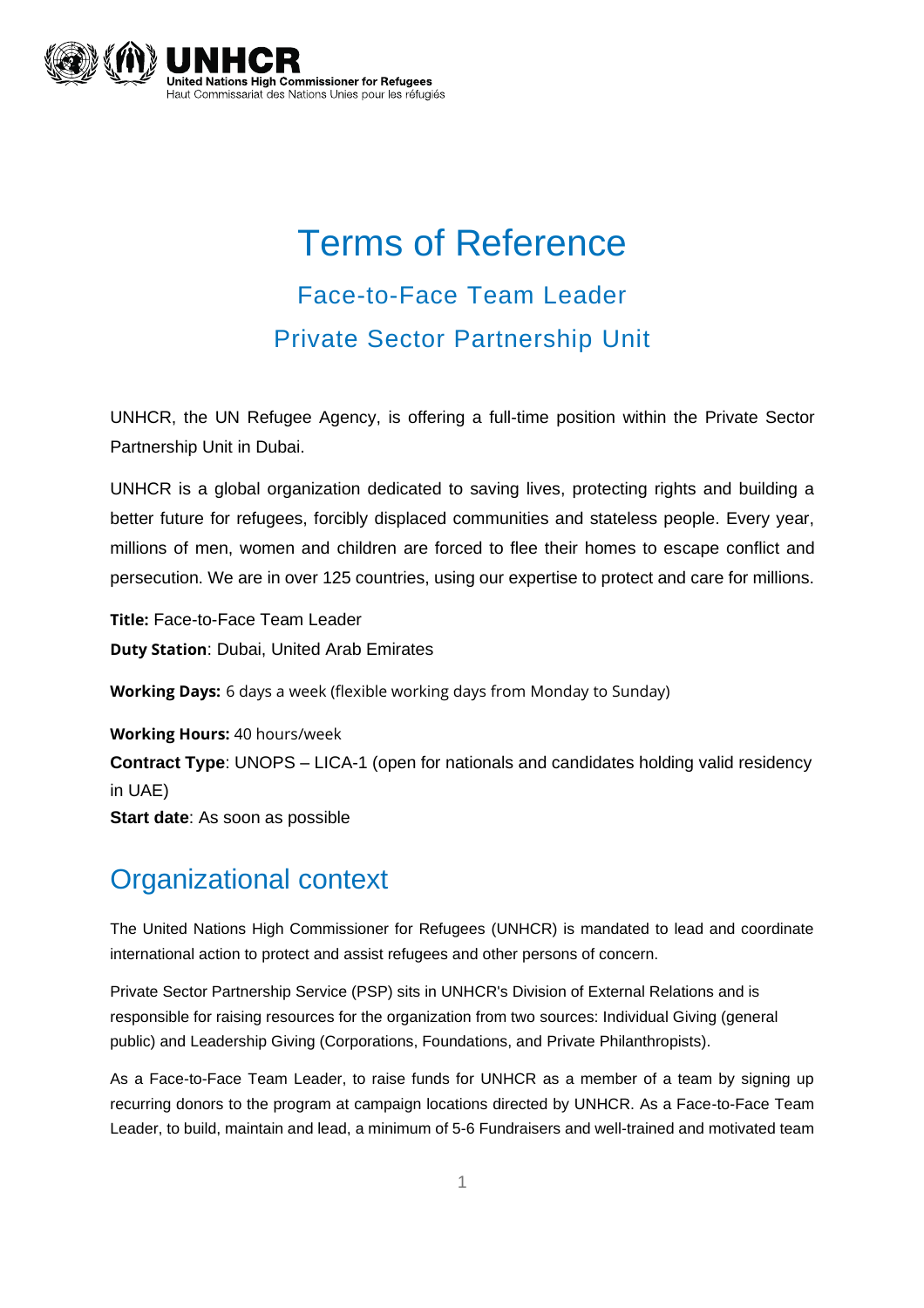

of fundraisers by building a strong, supportive, and productive team environment which upholds professional standards and the aims, values, and reputation of UNHCR and its Face-to-Face program.

#### **I. Duties and Responsibilities**

The Face-to-Face Team Leader the following duties

#### **Regular Donor**

- Approach potential UNHCR donors in public or private places and recruit regular giving donors in line with the code of conduct set by UNHCR
- Work at a location at the time, hours, and place set by the UNHCR Private Sector Partnerships Service (PSP) Unit
- Deliver daily, weekly, monthly and quarterly team performance reports and analyze areas of improvement.

#### **Advocacy**

• Represent UNHCR on the street and in indoor locations in a professional manner, including appearance and communications with the public

#### **Programme Performance**

- Close monitor and analyze team performance ensuring that all targets and key performance indicators are met or exceeded.
- Maintain and grow the teams in order to establish strong core teams that consistently meet the required targets.
- Support to expand F2F In-House programme to wider areas in UAE.

## **Training and Staff Development**

- Provide effective ongoing training and coaching to keep face to face staff motivated and engaged with the programme and the organization in order to deliver results.
- Conduct ongoing motivational and team building activities to ensure that the team consistently perform at the highest level.
- Lead by example in the field by maintaining a positive attitude, punctuality, time management, professionalism, problem solving ability, and consistency.
- Ensure appropriate high-quality trainings and development to support high performing staff and develop an effective promotion plan to ensure leadership positions are filled as the programme grows.

## **Performance Management of Staff**

- Monitor performance of the F2F In-House teams.
- Lead core staff in preparing achievable work plans for their teams.
- Where targets are not being met by individual fundraisers ensure they are effectively following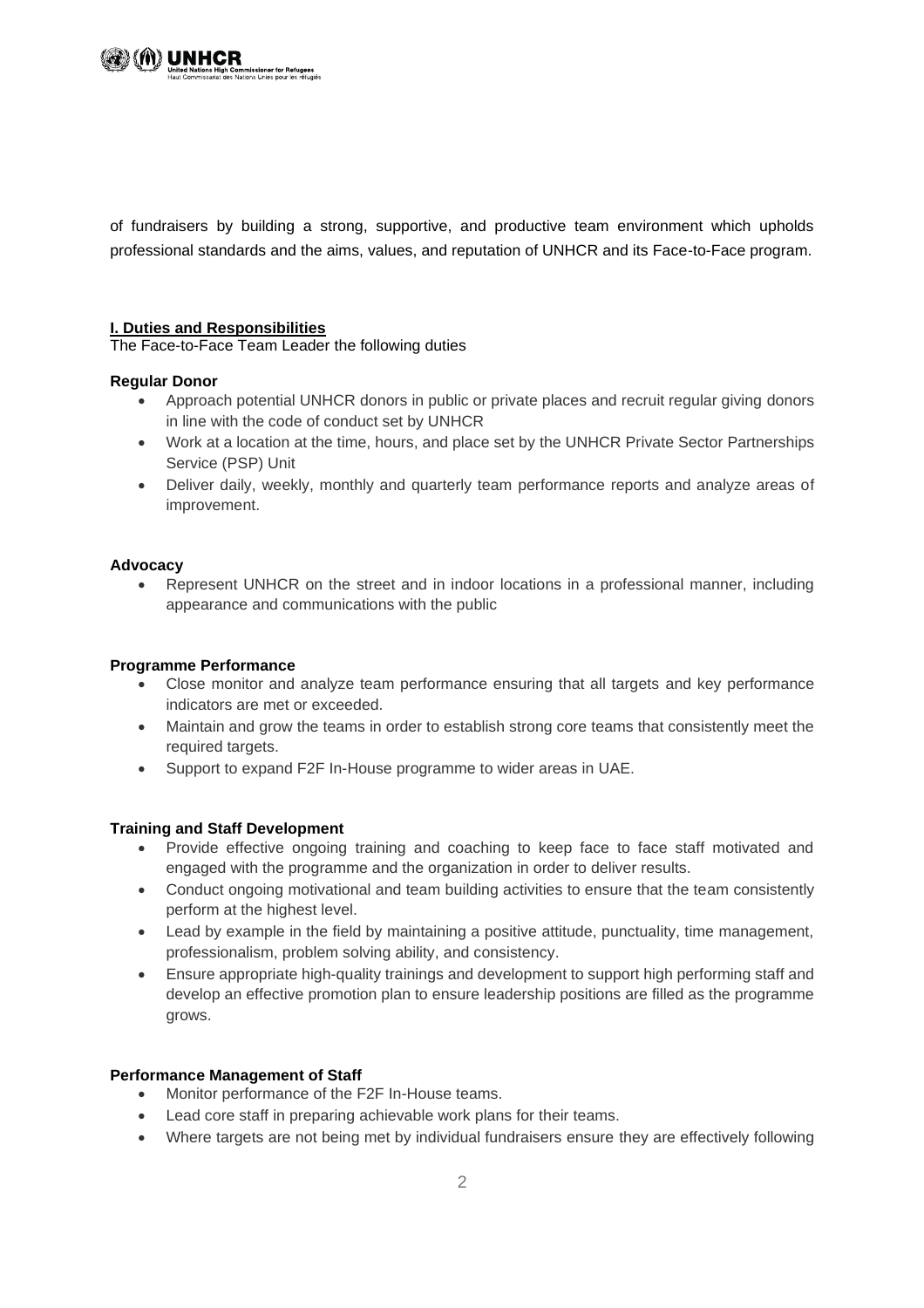performance management procedures to get them back on target

• Ensure any disciplinary action taken is done in line with organizational policy and face to face fundraising staff performance policy.

# **Monitoring and Reporting**

- Set daily targets for team and ensure that team targets are achieved or surpassed by monitoring individual and team performance.
- Monitor team member's punctuality, time management and attitude.
- Give feedback to the team about individual and team result.
- Record daily and weekly team target & present to the assigned Management Team.
- Report about team and individual performance.

**sioner for Refugees**<br>Unies pour les réfugiés

• Propose recommendations or suggestions to improve team management or Face-to-Face program.

#### **Administration**

- Ensure that team's pledge online forms are filled out accurately, legibly, and completely.
- Manage and maintain adequate supplies of sign-up forms, welcome packs, etc.

## **Leadership**

- Motivate and encourage team members.
- Lead by example in positive attitude, punctuality, time management, professionalism, problem solving ability, and consistency.
- Relay organizational information to team members.
- Find creative ways to motivate and encourage own team to achieve targets.
- Plan social events to enhance team development.

#### campaign locations.

## **Others**

The Face-to-Face Team leader may be asked to perform other similar duties as required. The duties will require related skills.

## **4. Qualifications and Experience**

#### **a. Education** (Level and area of required and/or preferred education)

• Completion of Senior secondary education or vocational training equivalent to (Senior secondary school level).